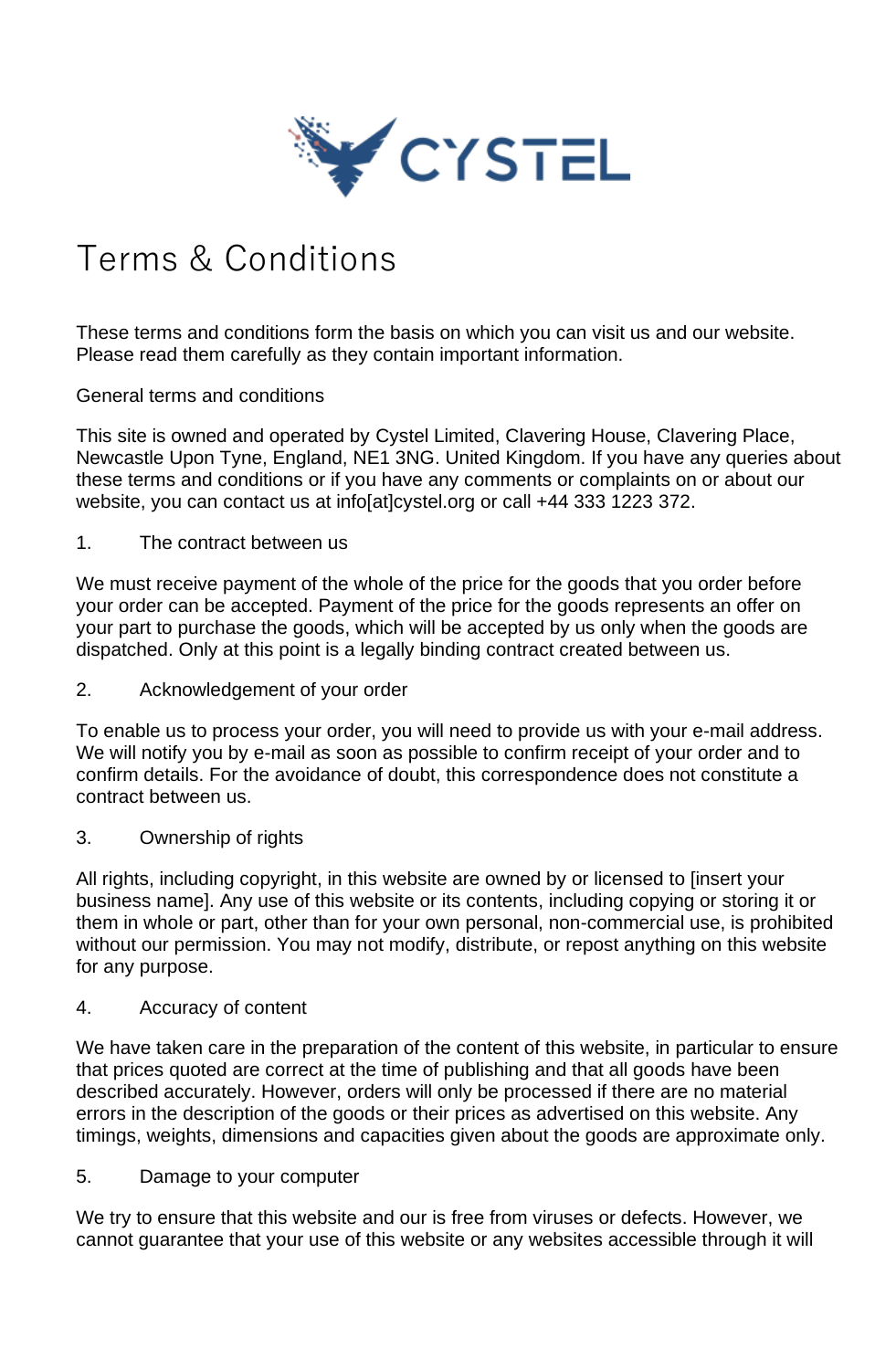not cause damage to your computer. It is your responsibility to ensure that the right equipment is available to use the website. Except in the case of negligence on our part, we will not be liable to any person for any loss or damage which may arise to computer equipment as a result of using this website.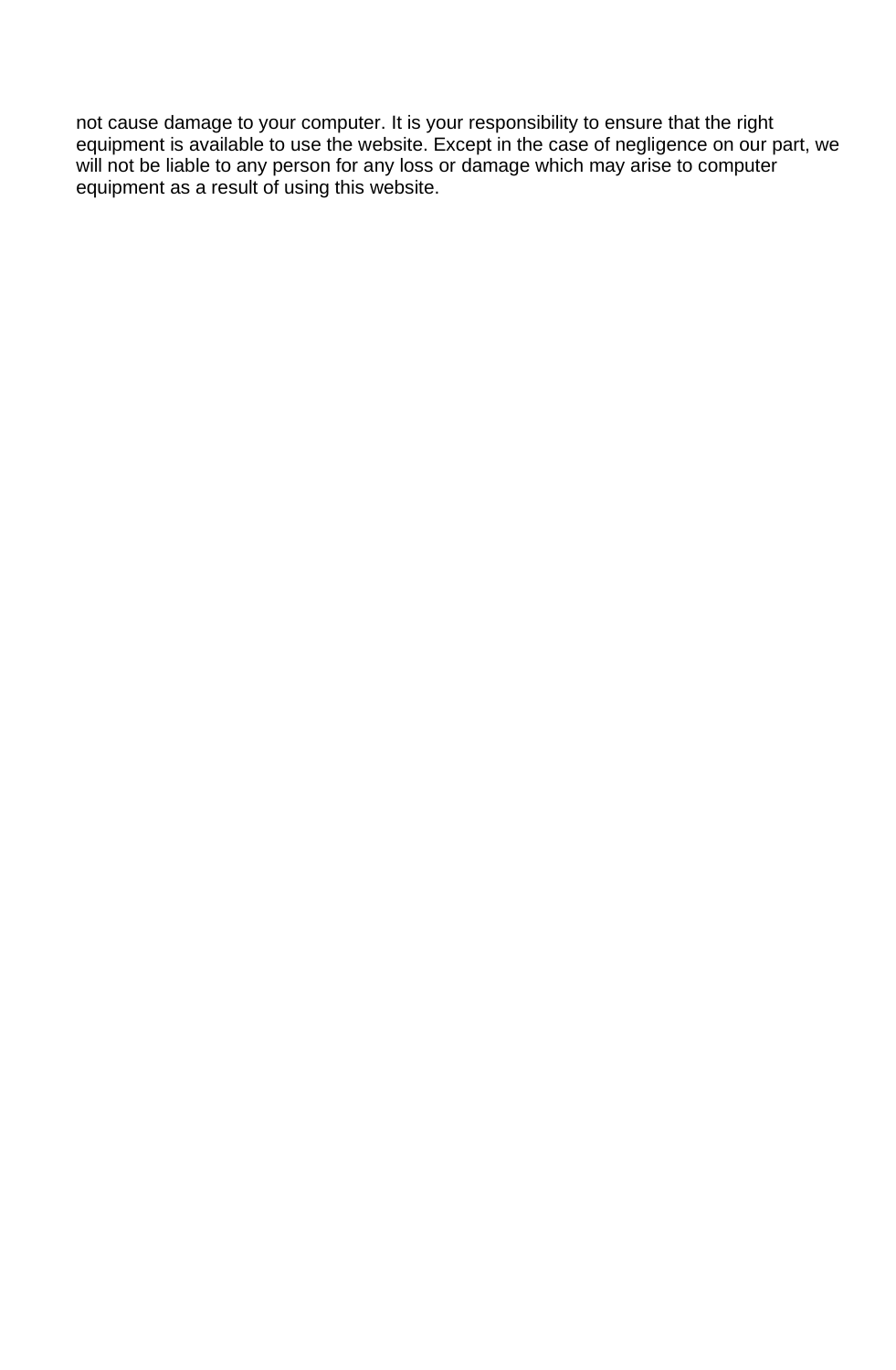## 6. Availability

All orders are subject to acceptance and availability. If the goods you have ordered are not available from stock, we will contact you by e-mail or phone (if you have given us details). You will have the option either to wait until the item is available from stock or to cancel your order.

## 7. Ordering errors

You are able to correct errors on your order up to the point on which you click on "submit" during the ordering process.

#### 8. Price

The prices payable for goods that you order are as set out on our website. All prices are inclusive of VAT at the current rates and are correct at the time of entering information.

Where it is not possible to accept your order to buy goods of the specification and description at the price indicated, we will advise you by email, and offer to sell you the goods of the specification and description at the price stated in the email and will state in the email the period for which the offer or the price remains valid.

#### 9. Payment terms

We will take payment upon receipt of your order via Paypal. We accept no liability if a delivery is delayed because you did not give us the correct payment details. If it is not possible to obtain full payment for the goods from you, then we can refuse to process your order and/or suspend any further deliveries to you. This does not affect any other rights we may have.

#### 10. Delivery charges

Delivery charges vary according to the type of goods ordered.

11. Delivery

11.1 No delivery charges apply for our services.

11.2 You will be required to pay extra for delivery and it might not be possible for us to deliver to some locations.

11.3 We are able to deliver to addresses within the United Kingdom including the Isle of Wight, the Isle of Man, the Scottish Isles, parts of Scotland, Northern Ireland and the Channel Isles and countries overseas.

11.4 You will become the owner of the goods you have ordered when they have been delivered to you. Once goods have been delivered to you, they will be held at your own risk and we will not be liable for their loss or destruction.

12. Intellectual Property Rights

By using our Site, you acknowledge and agree that Cystel Limited is the owner and/or the licensee of all the intellectual property rights in our website, and in the material published on it.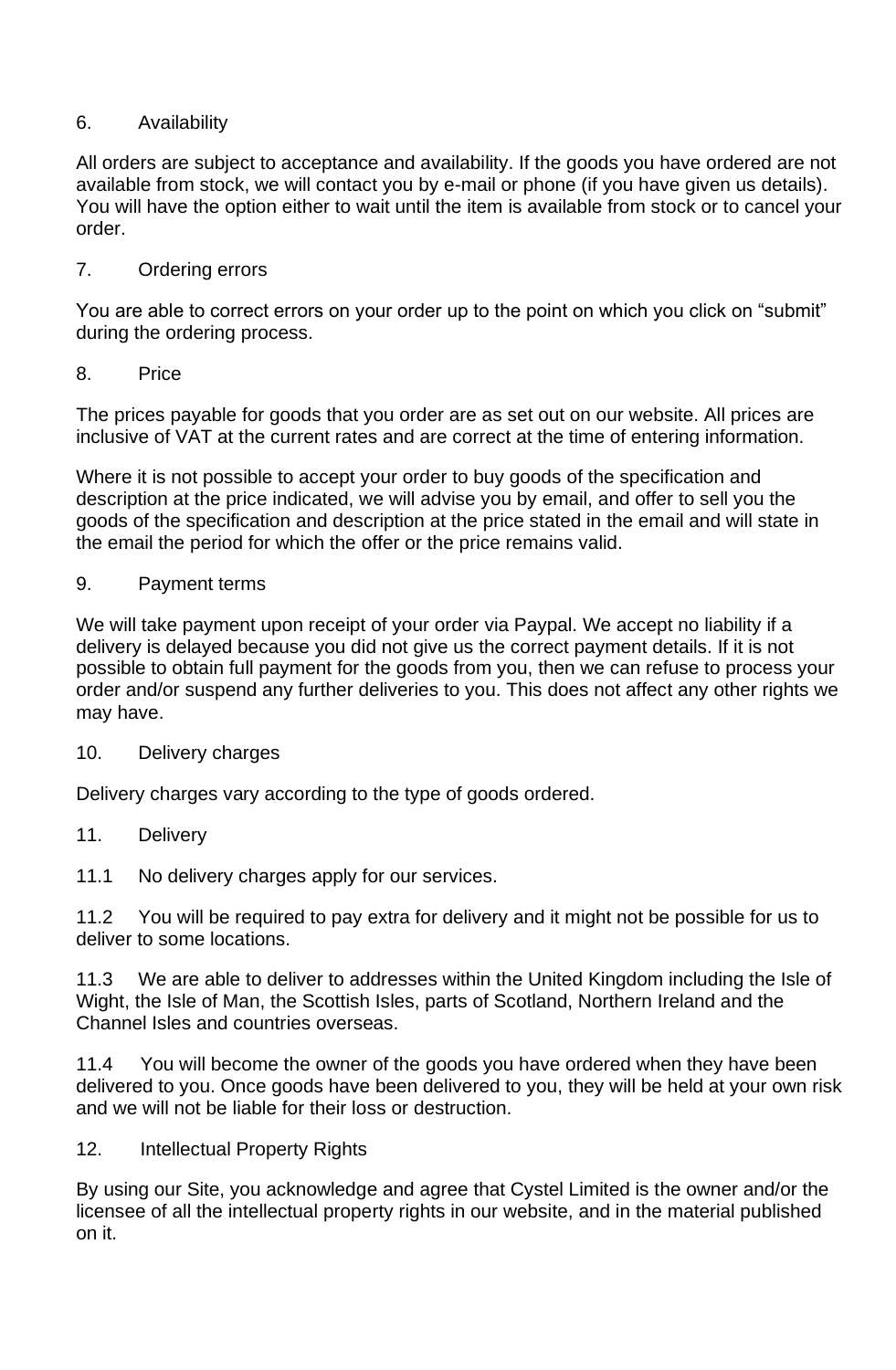Cystel Limited grants you a limited, personal, non-transferable, non-exclusive, revocable license to access and use this Site pursuant to this Agreement and to any additional terms and policies set forth by us. All Intellectual Property Rights including all Copyrights, Patents, Trademarks, Service marks, Trade names, Domain names, Social media identifiers, Designs, whether registered or unregistered in the Site and services, materials, information and content on this Site, any database operated by us, all the Site design, text, graphics, software, photos, videos, music, sound, data, all software compilations, underlying source code and software is either owned by us, licensed to us or we are entitled to use it. You shall not, or shall not attempt to, obtain any ownership or title to any such property. All rights are reserved.

None of the material listed in section 13, in whole or in part, may be reproduced, distributed, copied, modified, published, downloaded, posted, performed or transmitted in any form or by any means, sold, rented, re-sold, licensed or sub-licensed, used to create derivative works, or in any way exploited without the prior express written permission of Cystel Limited. You may, however, retrieve and display the content of the Site on a computer screen, store such content in electronic form but not on any server or other storage device connected to a network. You may not otherwise reproduce, modify, copy, distribute, display, perform or use for commercial purposes any of the materials, information or content on the Site without our express written consent. You acknowledge that you do not acquire any ownership rights by downloading any copyrighted material. Any violation of these restrictions may result in copyright, trademark or other intellectual property rights infringement that may subject you to civil or criminal penalties.

Title, ownership rights and intellectual property rights in and to the content accessed using this Site and services is the property of the applicable content owner and may be protected by the applicable copyright, trademark or other law. This Agreement gives you no rights to such content except for the licenses granted herein.

#### 13. Cancellation rights

13.1 Under The Consumer Contracts (Information, Cancellation and Additional Charges) Regulations 2013 SI 2013/3134 you have the legal right to cancel your order up to 14 calendar days after the day on which you receive your goods (with the exception of any made to order items). You do not need to give us any reason for cancelling your contract nor will you have to pay any penalty.

13.2 Should you wish to cancel your order, you can notify us via email to info[at]cystel.org with a clear statement.

13.3 You cannot cancel your contract if the goods you have ordered are bespoke (i.e. made to order) and if you have consumed/used up to 5% of any audio or video recordings or other teaching material.

13.4 Once you have notified us that you are cancelling your contract, and we have verified that you have not used more than 5% of the content of the course, we will refund any sum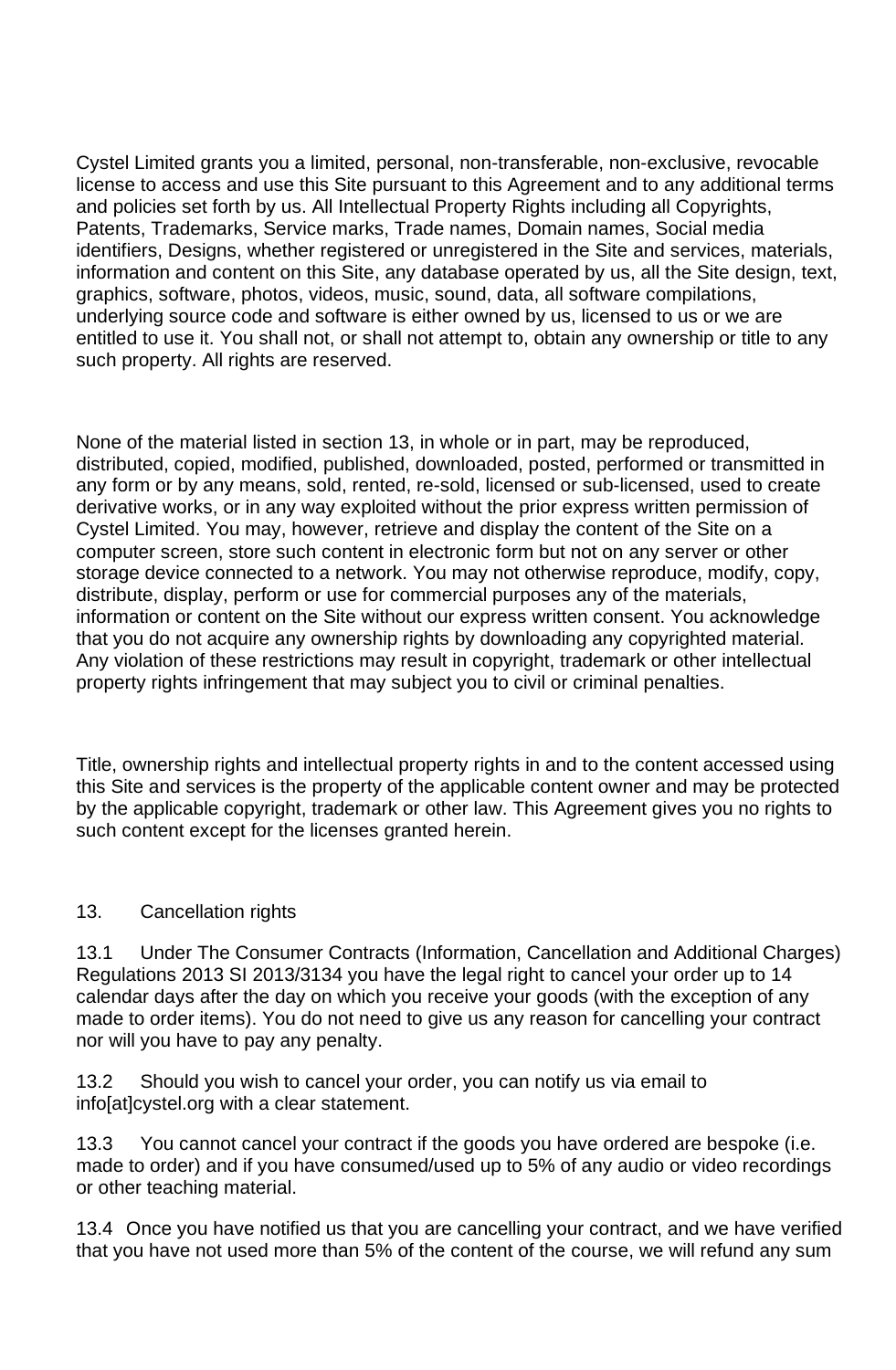debited by us from your Paypal account within 14 calendar days.

13.5 We may make a deduction from your refund for any consumption/use above 5% of any audio or video recordings or other teaching material.

14. Cancellation by us

14.1 We reserve the right not to process your order if:

14.1.1 An insufficient number of students has signed up for the course you have ordered;

14.1.2 We do not deliver to your area; or

14.1.3 One or more of the goods you ordered was listed at an incorrect price due to a typographical error or an error in the pricing information received by us from our suppliers.

14.2 If we do not process your order for the above reasons, we will notify you by e-mail and will re-credit to your account any sum deducted by us from your Paypal account as soon as possible, but in any event within 14 days.

15. If there is a problem with the goods

If you have any questions or complaints about the goods, please contact us. You can do so at Cystel Limited, Clavering House, Clavering Place, Newcastle Upon Tyne, England, NE1 3NG. United Kingdom. Email: info[at]cystel.org or call +44 333 1223 372.

15.1 We are under a legal duty to supply goods that are in conformity with this contract and in accordance with the Consumer Rights Act 2015 (the Act).

15.2 If you wish to exercise your legal rights to reject goods which do not conform with the Act you must contact us at Cystel Limited, Clavering House, Clavering Place, Newcastle Upon Tyne, England, NE1 3NG. United Kingdom. Email: info[at]cystel.org or call +44 333 1223 372.

16. Liability

16.1 Unless agreed otherwise, if you do not receive goods ordered by you within 30 days of the date on which you ordered them and decide to cancel the order rather than rearrange delivery (in accordance with clause 11), we will provide you with a full refund.

16.2 We are only responsible for losses that are a natural, foreseeable consequence of our breach of these terms and conditions. We do not accept liability if we are prevented or delayed from complying with our obligations set out in these terms and conditions by anything you (or anyone acting with your express or implied authority) does or fails to do, or is due to events which are beyond our reasonable control.

16.3 Furthermore, we do not accept liability for any losses related to any business of yours including but not limited to: lost data, lost profits, lost revenues or business interruption.

16.4 You must observe and comply with all applicable regulations and legislation, including obtaining all necessary customs, import or other permits to purchase goods from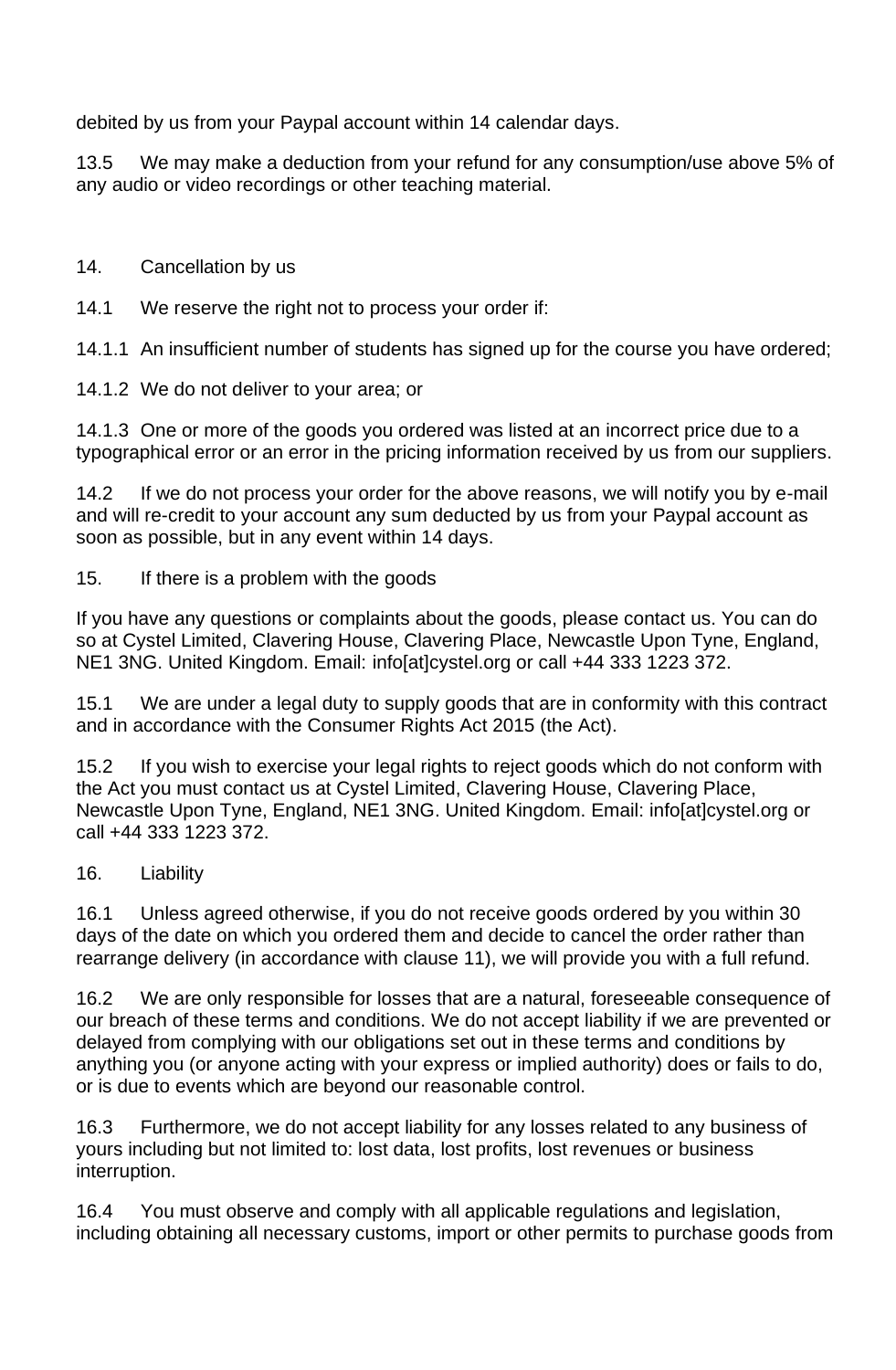our site. The importation or exportation of certain of our goods to you may be prohibited by certain national laws. We make no representation and accept no liability in respect of the export or import of the goods you purchase.

16.5 Notwithstanding the foregoing, nothing in these terms and conditions is intended to limit any rights you might have as a consumer under applicable local law or other statutory rights that may not be excluded nor in any way to exclude or limit our liability to you for any death or personal injury resulting from our negligence. You have certain rights as a consumer including legal rights (e.g., under the Act) relating to faulty and/or misdescribed goods.

## 17. Notices

Unless otherwise expressly stated in these terms and conditions, all notices from you to us must be in writing and sent to our contact address at Cystel Limited, Clavering House, Clavering Place, Newcastle Upon Tyne, England, NE1 3NG. United Kingdom. Email: info[at]cystel.org and all notices from us to you will be displayed on our website from time to time.

18. Changes to legal notices

We reserve the right to change these terms and conditions from time to time and you should look through them as often as possible.

19. Law, jurisdiction and language

This website, any content contained therein and any contract brought into being as a result of usage of this website are governed by and construed in accordance with English law. Parties to any such contract agree to submit to the exclusive jurisdiction of the courts of England and Wales. All contracts are concluded in English.

#### 20. Invalidity

If any part of these terms and conditions is unenforceable (including any provision in which we exclude our liability to you) the enforceability of any other part of these conditions will not be affected.

#### 21. Privacy

You acknowledge and agree to be bound by the terms of our privacy policy.

22. Third party rights

Nothing in this Agreement is intended to, nor shall it confer any rights on a third party.

#### 23. Other important terms

Alternative dispute resolution is a process where an independent body considers the facts of a dispute and seeks to resolve it, without you having to go to court. If you are not happy with how we have handled any complaint, you may submit the dispute for online resolution to the European Commission Online Dispute Resolution platform.